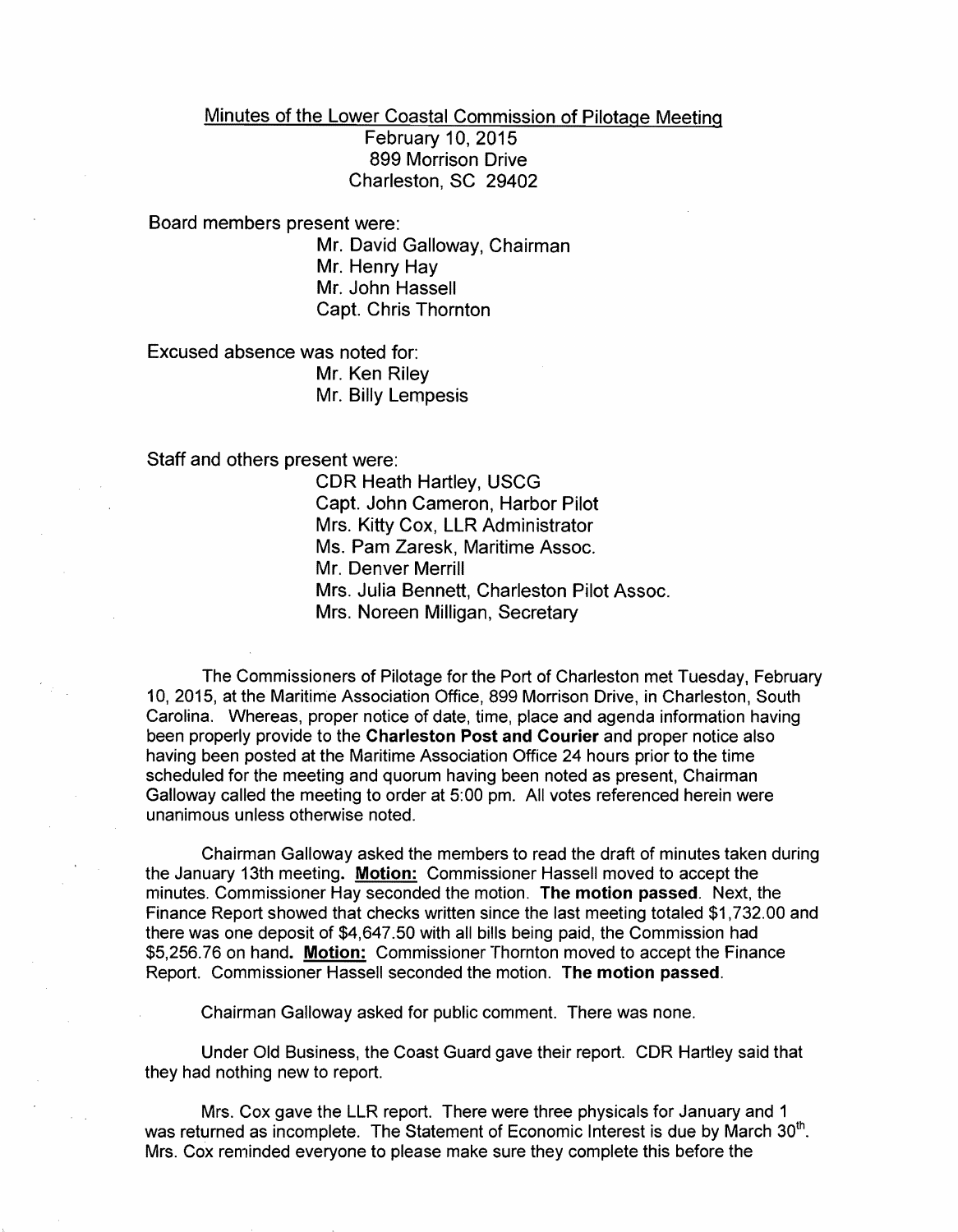deadline so they are not fined. The Governor's Office of Boards and Commissions has been in touch with the Upper Commission on appoints and updates on the Lower Commission as to who is serving. The contact for the office is Katie Philpott.

Capt. Cameron reports that there are no new actions on the Right Whale issue. We are still waiting on NOA response.

Commissioner Hassell said that the Savannah River Commission did meet but there is nothing new to report.

Capt. Cameron gave the Commission handouts on the existing state regulation and the proposed replacement to existing state regulation on the pilot physicals. Regulation #136-030 states that every pilot being registered shall submit evidence that he or she has satisfactorily passed the thorough physical examination required pursuant to 46 CFR 10.709. Every pilot age 60 or older shall submit specific evidence of his or her fitness to perform pilot duties with special attention and certification relative to visual acuity, hearing, heart and vascular and musculoskeletal systems. The new proposal states that every pilot being registered shall have a thorough physical examination each year.

- 1) An individual' registration remains valid through the end of the month in which the 1<sup>st</sup> anniversary of the most recent satisfactory physical examination occurs. If invalidated by expiration of the previous physical, registration is restored once a satisfactory physical examination has been completed without further action by the Commission or other authority
- 2) Pilots holding and maintain a medical certificate for a First Class Pilot issued by the USCG are deemed medically fit to perform the duties of a State Registered Pilot.
- 3) Annual physical will be recorded on a form approved by SC LLR that is:
	- a) signed by an appropriately licensed physician
	- b) Signed by the applicant attesting to the status as of that date of his or her Coast Guard Medical Certificate
	- c) Summited within 30 day of the completion of the physical
- 4) Pilots not holding a current Medical Certificate issued by the USCG for a First Class Pilot may petition SC LLR for a determination of medical fitness by alternate means.

LLR and the pilots will each go over the proposed replacement to the state regulation and they will have an update for the next meeting.

Capt. Cameron made a correction to the 2014 Summary Report that was given in the February meeting. He said that there were 122 shifts not 125 and 4,533 moves not 4,537. The corrections were made to the minutes.

Under new business the pilots requested that a cost of living (COLA) rate adjustment be placed on the agenda for the next meeting for the Commissioners' review. They are asking for an .8% increase. Mrs. Milligan will put a notice in the Post and Courier from 2/12-2/15 to notify the public of the request. The next meeting will be held on March 18,2015 to comply with the 30 day notification. Commissioner Hassell asked the pilots if they knew what Savannah's fuel and CPI rate are. Capt. Cameron said that he would check into that.

There being no further business to bring before the Commission, the meeting was adjourned.